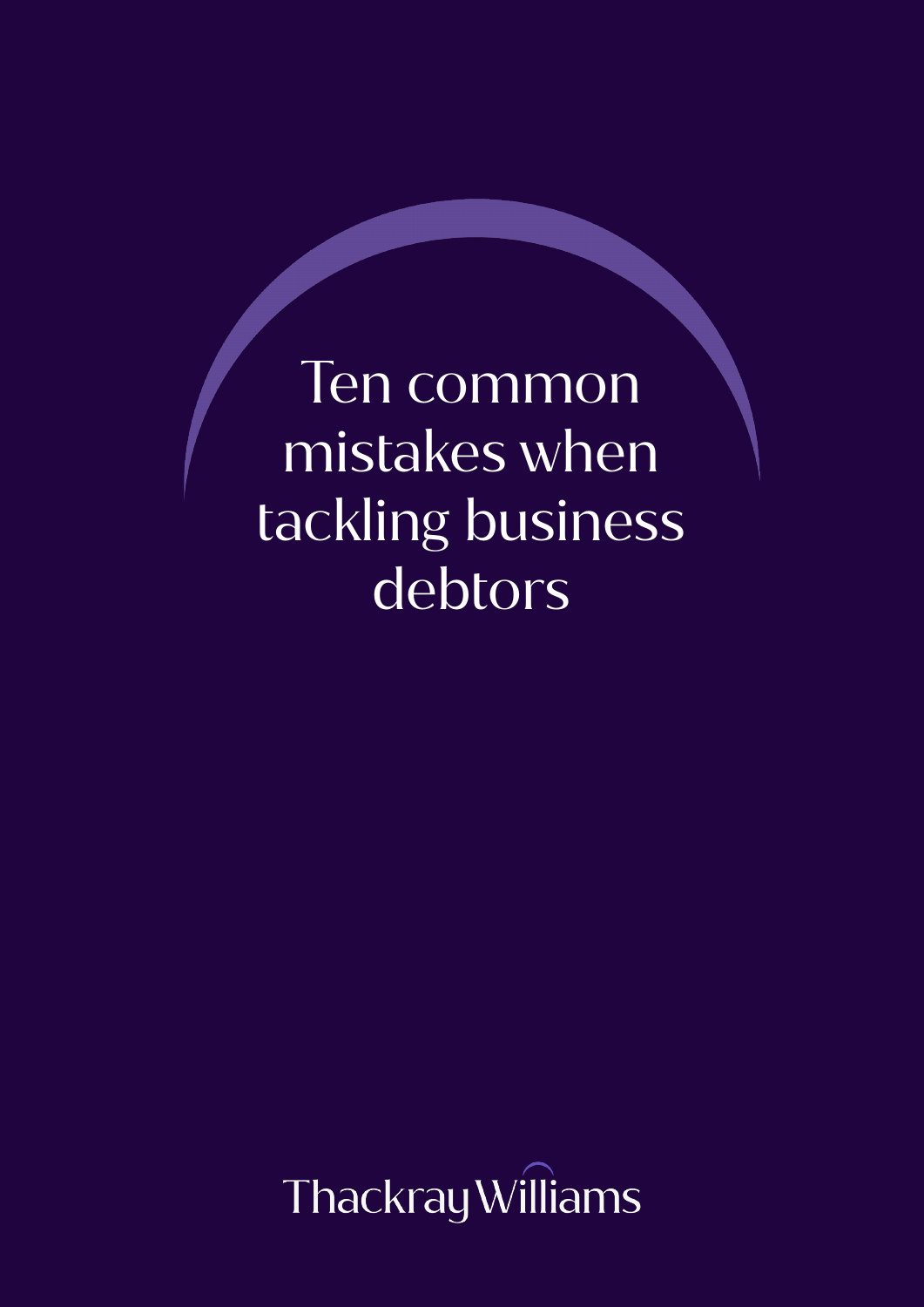

In this guide TW's head of Debt Recovery, Pritti Amin, looks at the ten most common mistakes business owners can make when it comes to tackling debtors, and advises on the best course of action for businesses to take.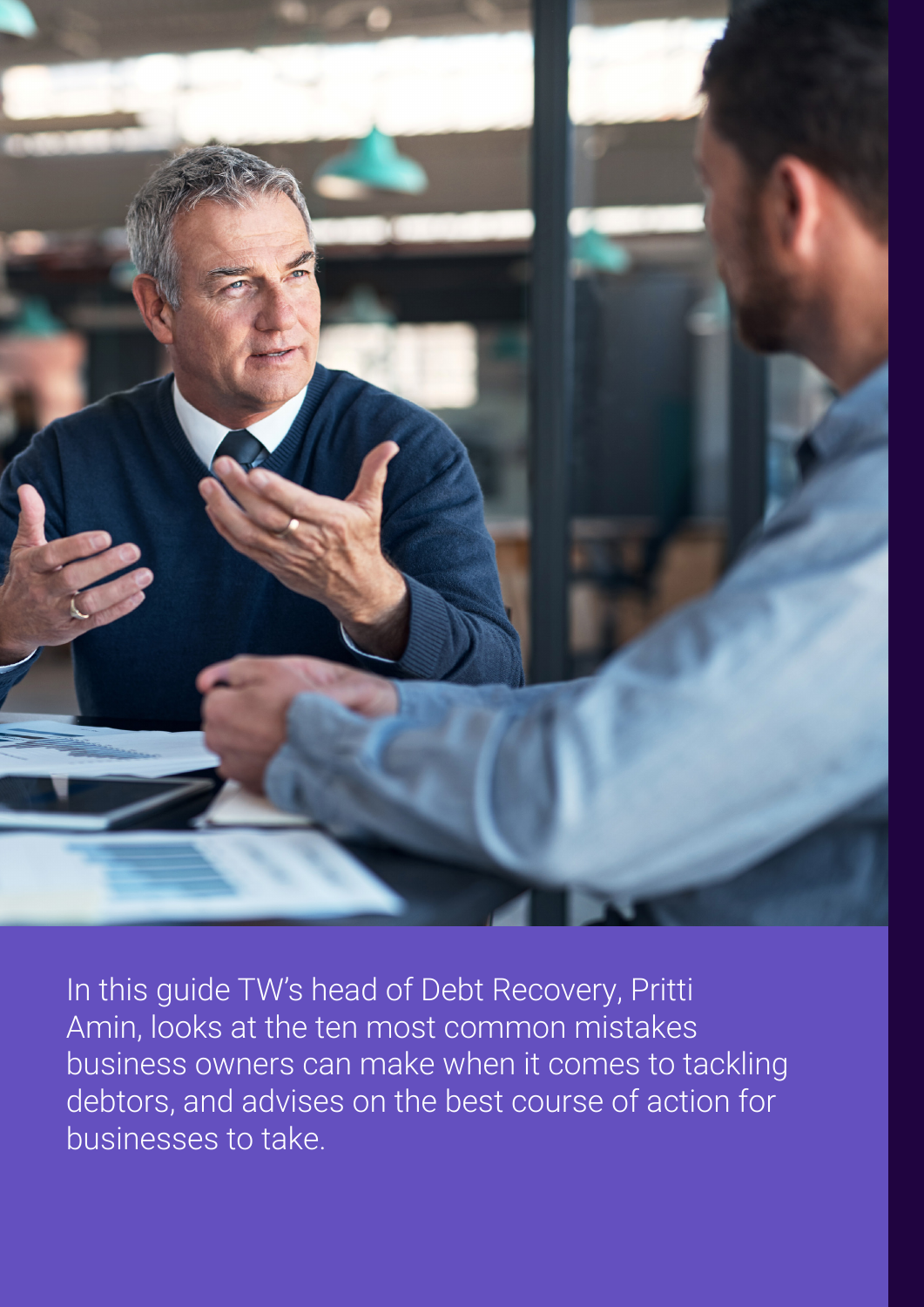## 1. Failing to have a credit policy

When a company provides goods or services before receiving payment, it is essentially the same as handing over cash. For this reason it is vital for cash flow and ultimately the survival of your businesses to be able to predict when you are likely to get paid and the cost of ensuring that this happens. This begins with having a credit policy.

By gathering the same types of information from each customer, it is possible to attribute different risk levels to each and adjust your payment terms accordingly. Your credit policy provides uniformity of terms for each type of customer you have and ensures compliance with regulations. Without a credit policy you are at risk not only of losing money, but also of breaching consumer protection regulations. If you treat some consumers more favourably than others without proper rationale, you could even fall foul of discrimination legislation.

## 2. Not having enough information about your debtor

Before you enter into any new business relationship, it is highly advisable to undertake 'due diligence' at the outset. This means you should try to gain as much knowledge as possible about your new customer's ability to pay as is reasonable, depending on the size of the transaction. If dealing with consumers, it is also advisable to gather information relating to their employment status, their home ownership status, other financial commitments and whether they have had county court judgments or issues with debt repayments in the past. This can be done by carrying out a credit check.

## 3. Being inflexible and failing to review terms

While it is of course vital to the survival of the business to have a credit policy, which you send out with your terms of business at the start of your relationship with your customers, it is also very important to learn from experience. With time, you will begin to identify and profile the types of customers you have who are high risk and those who are low risk. You can then tailor the availability of credit to each type of customer accordingly. Some of your debtors may have genuine cashflow issues but otherwise be prompt payers, so it is important that this is taken into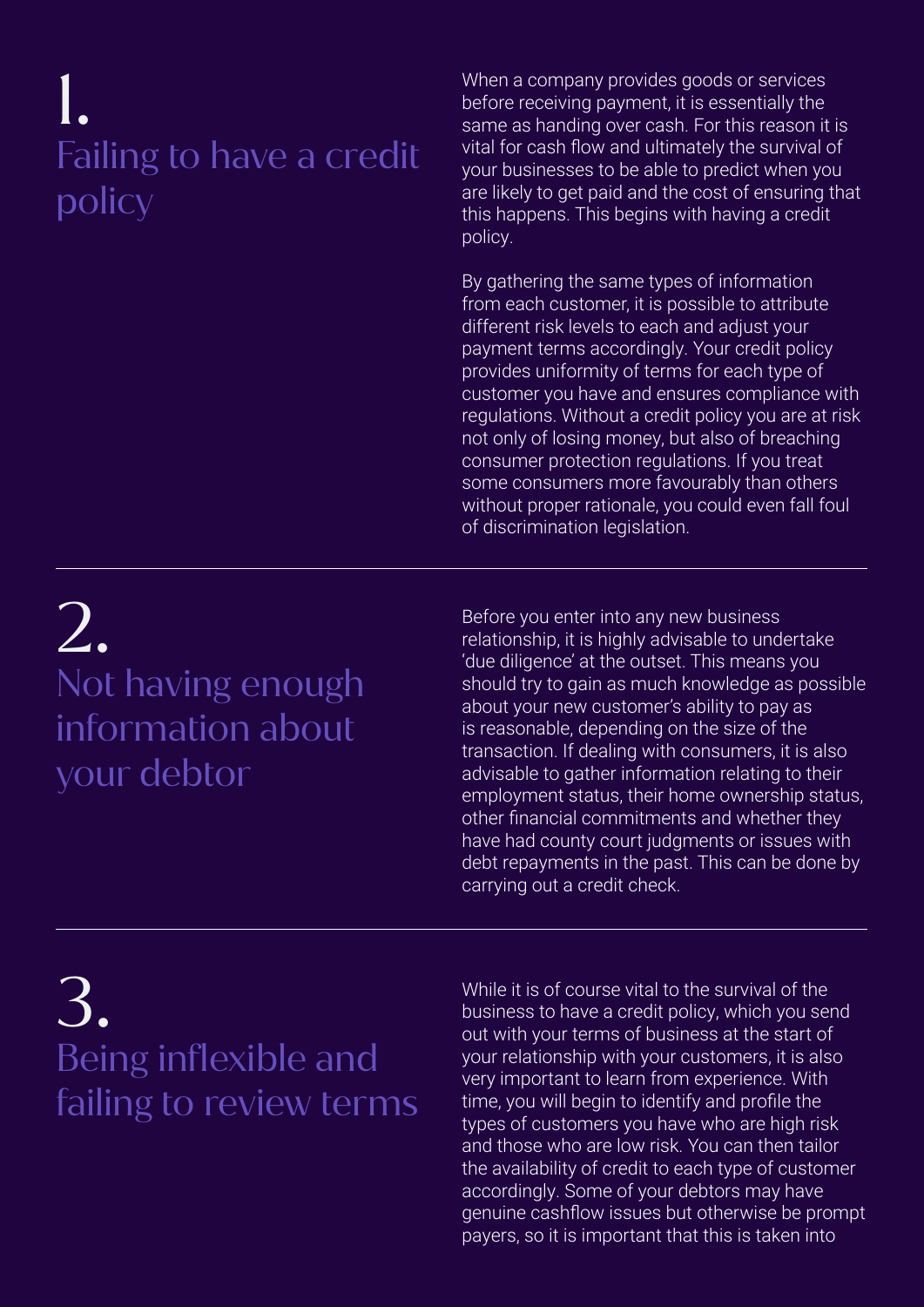consideration.

Businesses should review their credit policies to ensure that they remain relevant and effective for their business. Businesses change, economies strengthen and weaken, and there can be differing demands on cash flow. If you do not adapt your policy having learned from mistakes you have made in the past, or tailor to the changing needs of your business, you could end up in serious financial difficulty.

# 4. Ignoring the costs of debt recovery

Before you embark on a campaign to recover a debt from a customer, it is vital to evaluate the costs that you will incur in doing so. Obtaining a judgment in the county court can be only part of the recovery process. It is imperative that an eye is kept on the costs of the recovery measures implemented to ensure any expenditure is both proportionate and cost effective.

# 5. Not complying with regulations

There are numerous regulations that businesses must adhere to when seeking to recover debts from consumers. Overly aggressive or persistent demands may also constitute criminal activity contrary to the Prevention of Harassment Act. As such in order to avoid penalties, you must ensure that your policy does not break the law.

# 6. Failing to follow up

A robust credit policy must also be structured; your debt recovery staff should be able to follow a procedure to ensure that your debtors are contacted consistently. If you demonstrate persistence, late payers will soon learn that they cannot just ignore the debt. Decide how long you will continue to contact them until they pay, and when you will pursue formal recovery proceedings.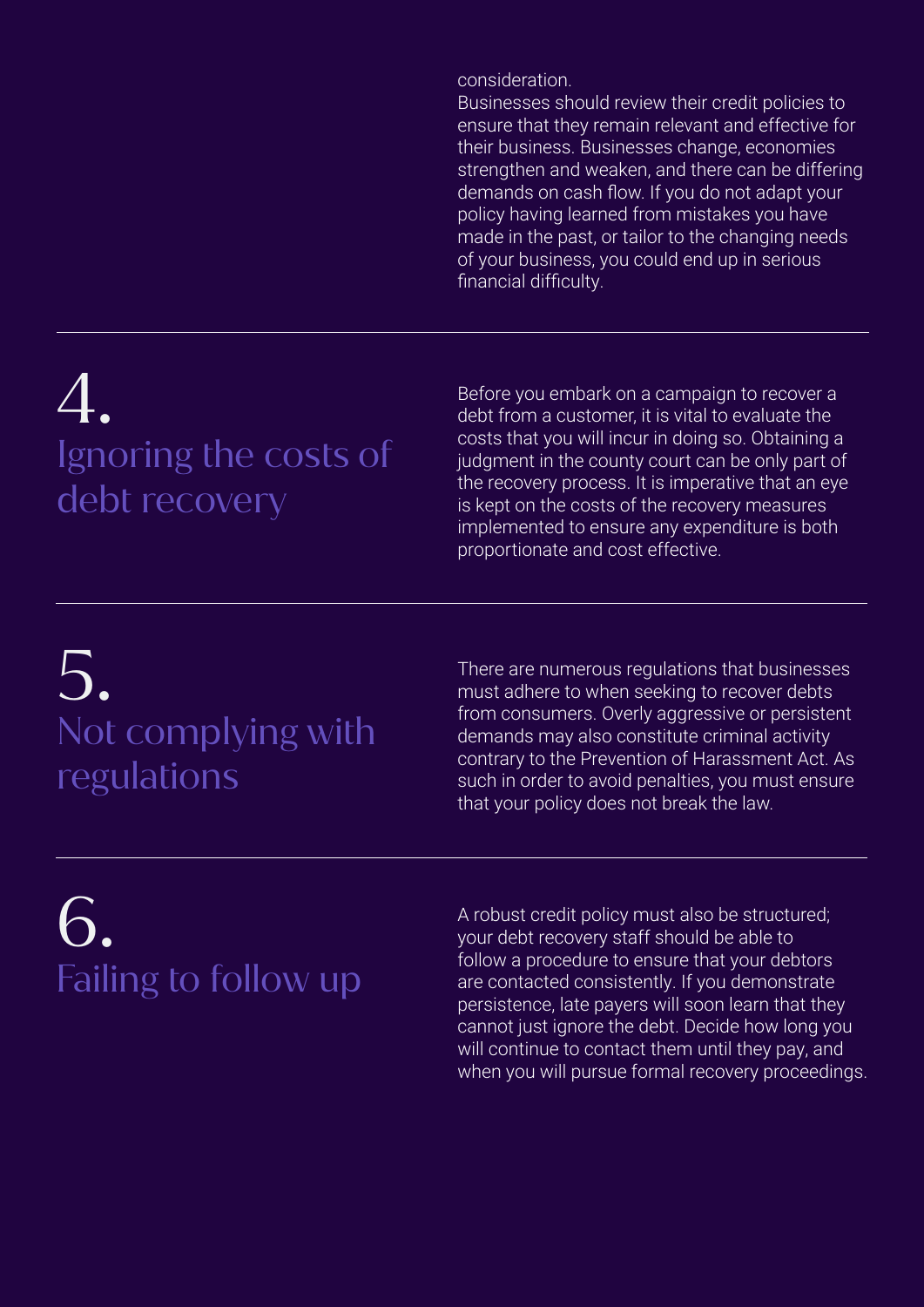## 7. Only using one means of communication

Letters and emails can often be enough to get some debtors to pay, but some of your debtors may require a more personal approach. Telephone calls are an effective way of getting your debtor to provide information to you, and it is much harder to ignore someone when you are speaking directly to them. In other cases, reminders via text messages can also be effective but again this will depend on the profile of the debtor you are dealing with.

## 8. Having out-of-date customer records

Out-of-date information about your customers can lead you to assess them as a lower risk than they may be, so it is worth making sure that you keep a record of their ability and willingness to pay on each occasion so that you are not caught out later on. If you do have to take court action, you will need their correct address and contact details for service of court documents.

### 9. Failing to undertake due diligence with companies

In much the same way that consumer customers' details need to be up to date, it is important to ensure that you are contracting with the right business. Companies can often have group subsidiaries, so it is vital that you have a binding contract with the right company, that this company has the means to pay, and that it is the correct company to pursue should payment not be forthcoming.

#### 10. Understand your customers' payment processes

Each of your customers will have a different procedure for paying invoices. It may not be entirely straightforward, and may require the authorisation of several individuals before payment can be made. Therefore, it is important to know the names of the people responsible for this process so that you are not unnecessarily sending reminders or increasingly forceful demands at a time when payment is winding its way to your account, albeit slowly.